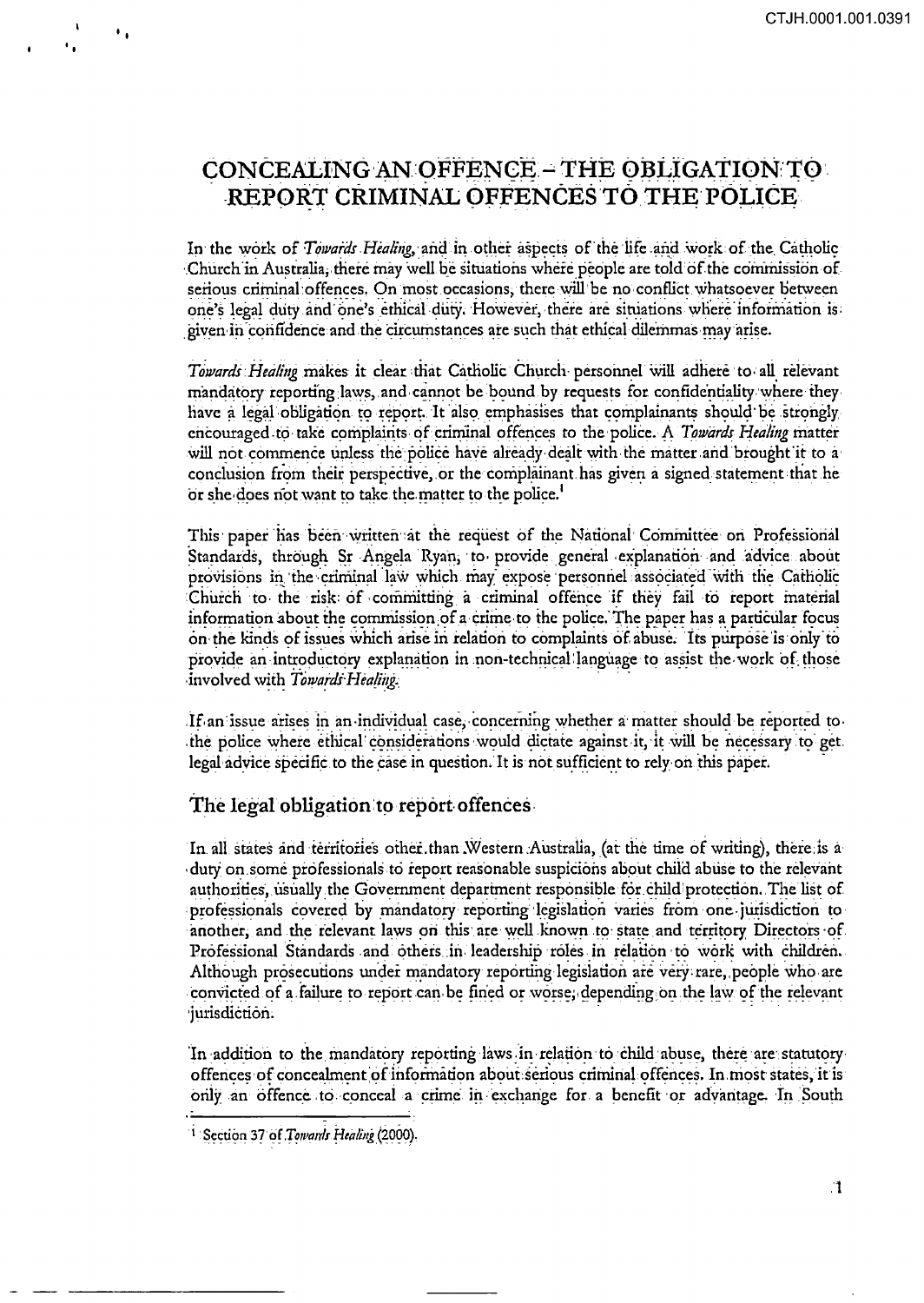Australia, it is an offence to conceal information in order to impede the police or to assist. the offender to escape apprehension, prosecution or conviction.

In NSW, however, there is an offence which has been much more broadly drafted. It applies whether or not there is any benefit or advantage to the person concealing the relevant information. However, there is a defence of reasonable excuse for withholding information, and certain categories of professionals cannot be prosecuted without the approval of the Attorney-General.

Of most concern to the work of the National Committee for Professional Standards would be the NSW legislation.

# Background: the common law offence of misprision of felony

At common law, there was an offence called 'misprision of felony' which applied to the concealment of serious offences. At that time the law distinguished between 'felonies' and 'misdeameanours'. Felonies were the more serious criminal offences. The law no longer distinguishes between misdemeanours and felonies.

In all states and territories, the common law offence of misprision of felony has been abolished. In most of the states and territories, the criminal law is codified and does not rely on the common law at all. The exceptions to this are NSW, Victoria and South Australia. In NSW, the offence of misprision of felony was abolished by section 341 of the Crimes Act 1900. In South Australia it was abolished by the Criminal Law Consolidation Act 1935, Schedule 11. In Victoria, it did not survive the abolition of the distinction between felonies and misdemeanours by the Crimes (Classification of Offences) Act 1981.<sup>2</sup> Instead, that Act inserted a new provision which makes it an offence to conceal information about a serious indictable crime in exchange for a benefit or advantage. This is now s.326 of the Crimes Act 1958 and is discussed below.

# Concealing information about an offence for benefit or advantage

In most states, the only offence relevant to concealment of knowledge of a criminal offence is where that concealment occurs for benefit or advantage. This is the law under the Crimes Act (Cth) s.44 (which also applies to offences against the law of a territory) and the Criminal Codes of the Northern Territory, Queensland, Tasmania, and Western Australia.

The offence is called a "compounding offence." The provision in Queensland is typical. Section 133(1) of the Criminal Code in Queensland provides:

"Any person who asks for, receives, or obtains, or agrees or attempts to receive or obtain, any property or benefit of any kind for himself, herself or any other person, upon any agreement or understanding that the person will compound or conceal a crime, or will abstain from,

A v Hayden (1984) 156 CLR 532, per Mason J; Howard's Criminal Law, 5th ed. by Professor Fisse, (1990), p 353, n.23; L. Waller and CR Williams, Criminal Law, Text and Cases, (9th ed, Butterworths, 2001) at 11.50.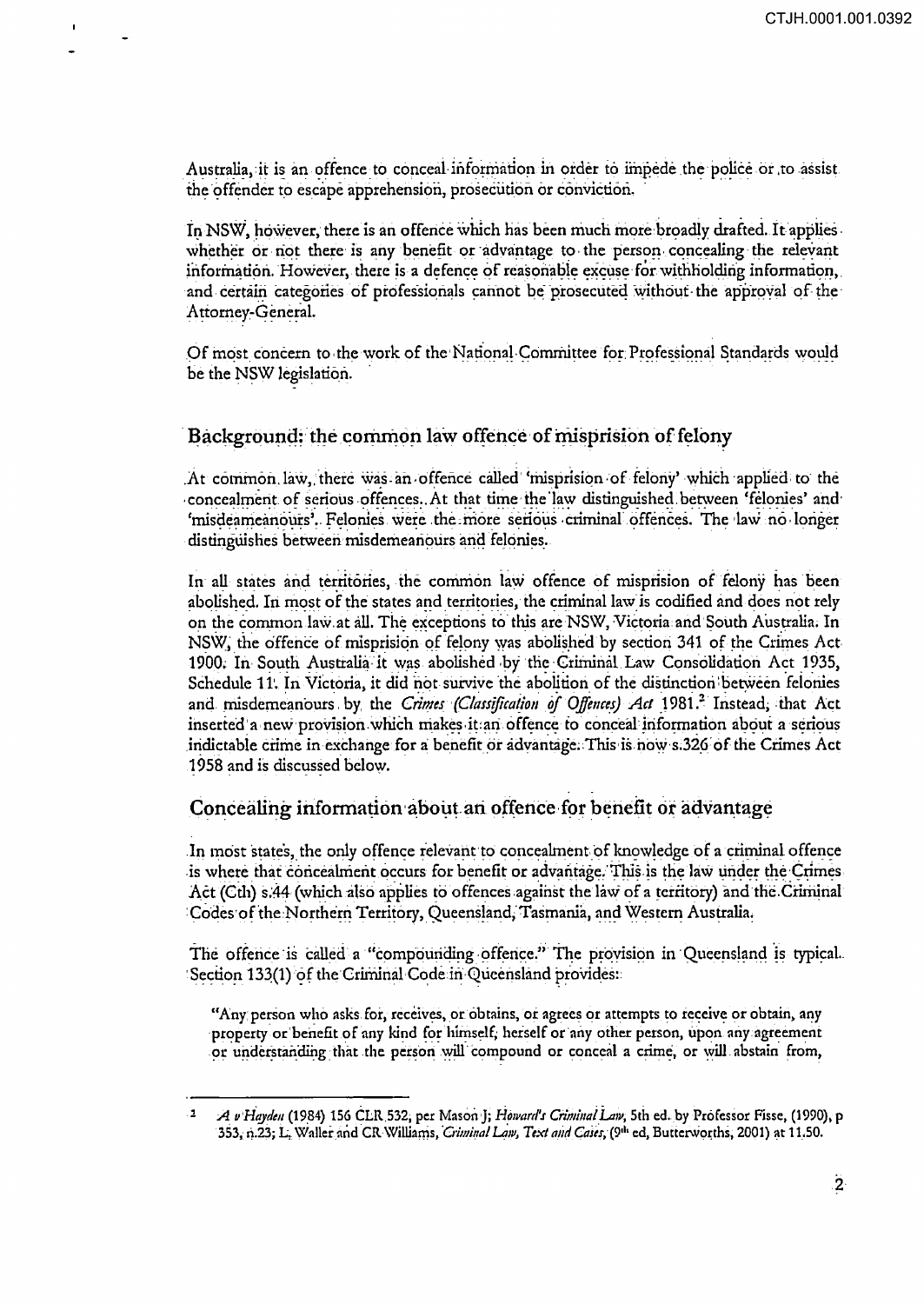discontinue, or delay, a prosecution for a crime, or will withhold any evidence thereof, is guilty of an indictable offence."

The provisions in the other States are in similar terms, although there are a few minor differences between them.<sup>3</sup>

Victoria has a provision which is quite similar in effect to the states which include an offence of compounding. The relevant section in Victoria is the Crimes Act s.326:

326. Concealing offences for benefit

(1) Where a person has committed a serious indictable offence,<sup>4</sup> any other person who, knowing or believing that the offence, or some other serious indictable offence, has been. committed and that he has information which might be of material assistance in securing the: prosecution or conviction of an offender for it, accepts any benefit for not disclosing that information shall be guilty of a summary offence and liable to level 8 imprisonment (1 year maximum)...

(3) For the purposes of this section a person shall be deemed to accept a benefit if he accepts. or agrees to accept any benefit or advantage, or the promise of any benefit or advantage, either to himself or to another, whether or not the benefit or advantage is in money or money's worth....

In all these jurisdictions, an offence is committed if the person accused of concealment accepts a benefit for not disclosing that information. In all the jurisdictions apart from Victoria, the offence extends to asking for such a benefit.

The benefit need not be monetary or in money's worth. It can be any benefit or advantage for oneself or another. The key thing is that there has been some deal done to agree not to disclose the information in exchange for a benefit or advantage of some kind, or, in most states, the soliciting of such an agreement.

It is difficult to see how there could be an acceptance of a benefit or advantage in exchange for not revealing a criminal offence if someone is acting in good faith in a professional setting. However, such an offence could occur within the life of the Church where, for

 $\overline{\mathbf{3}}$ Northern Territory, Criminal Code s.104(1): "Any person who asks, receives or obtains, or agrees or attempts to receive or obtain, any property or benefit of any kind for himself or any other person upon any agreement or understanding that he will compound or conceal a crime, or will abstain from, discontinue or delay a prosecution for a crime, or will withhold any evidence thereof, is guilty of a crime." Tasmania, Criminal Code s.102: "Any person who solicits, receives, or obtains, or agrees to receive or obtain, any property or benefit of any kind for himself or any other person, as a consideration for any agreement or understanding that he will compound or conceal a crime, or will abstain from, discontinue, or delay a prosecution for a crime, is guilty of a crime."

Western Australia, Criminal Code s.136: "Any person who asks, receives, or obtains, or agrees, or attempts to receive or obtain, any property or benefit of any kind for himself or any other person, upon any agreement or understanding that he will compound or conceal a crime, or will abstain from, discontinue, or delay, a prosecution for a crime, or will withhold any evidence thereof, is guilty of an a crime and is liable to imprisonment for 7 years."

In this legislation, "serious indictable offence" means an indictable offence which, by virtue of any 4 enactment, is punishable on first conviction with imprisonment for life or for a term of five years or more.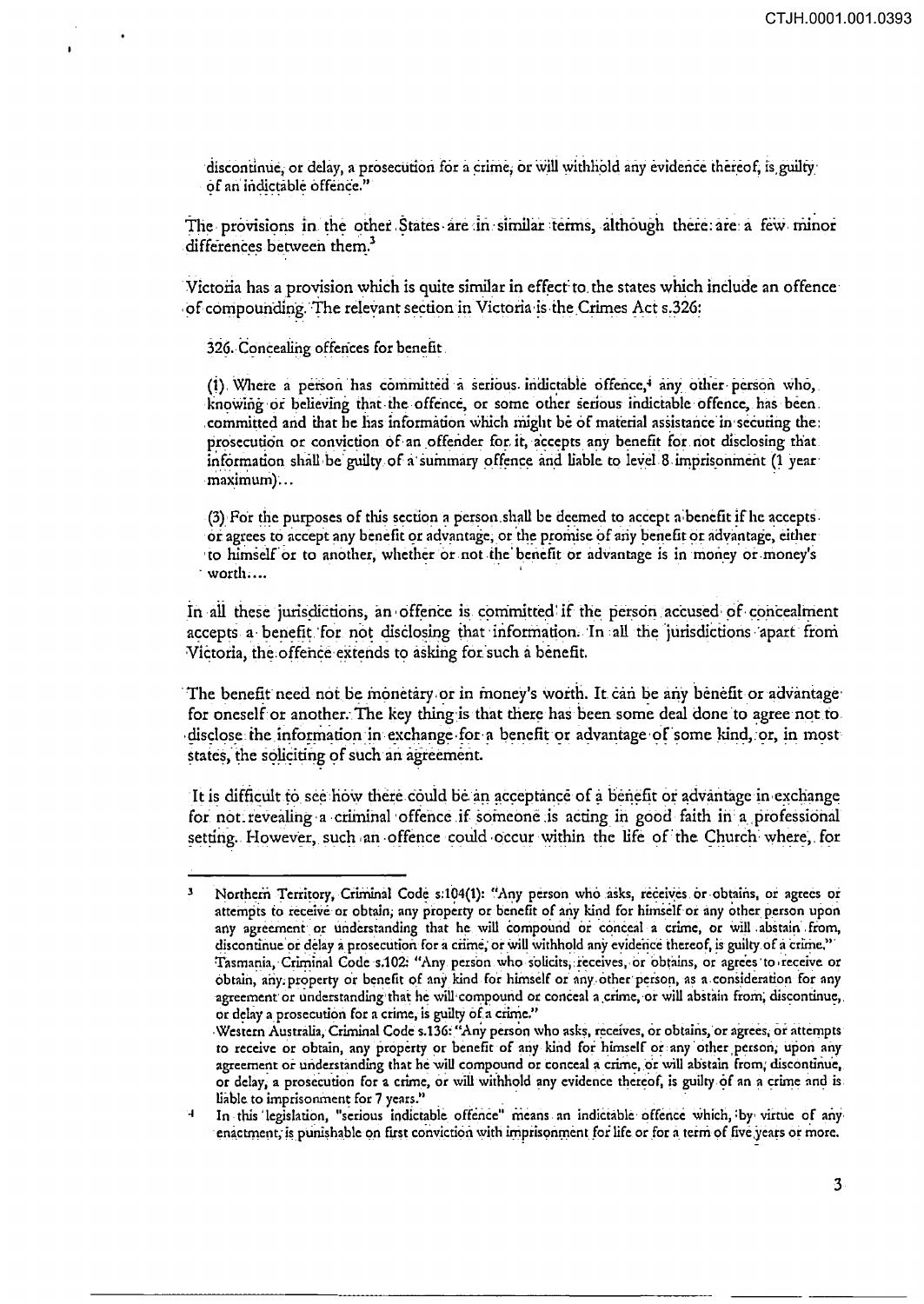example, an employee or parishioner has a hold over a superior and agrees not to disclose knowledge of the superior's criminal conduct in exchange for advancement to a position of leadership or influence.

# The law in South Australia: impeding investigation or assisting offender

The law in South Australia does not require that the person concealing the offence has gained any benefit or advantage. However, the person's actions must have impeded the investigation of the offence or assisted the offender to escape justice. There is a defence of reasonable excuse. Section 241 of the Criminal Law Consolidation Act 1935 provides:

(1) Subject to subsection (2), a person ("the accessory") who, knowing or believing that another person ("the principal offender") has committed an offence, does an act with the intention of-

- (a) impeding investigation of the offence; or
- (b) assisting the principal offender to escape apprehension or prosecution or to dispose of proceeds of the offence,
	- is guilty of an offence.

(2) An accessory is not guilty of an offence against subsection (1)--

- (a) unless it is established that the principal offender committed-(i) the offence that the accessory knew or believed the principal offender to have committed; ör
	- (ii) some other offence committed in the same, or partly in the same, circumstances; or
- (b) if there is lawful authority or a reasonable excuse for the accessory's action.

There will not be a successful prosecution under this section unless the prosecution can establish that the accused person has done an act of some kind with the intention of impeding an investigation or to assist the principal offender in some way. The act could be something such as helping to destroy incriminating evidence or falsely telling the police that no-one is at the premises where the offender is hiding when the police come searching for him. An omission to act, such as a failure to report when one knows someone has committed a crime, is not, in itself, an offence.

### The law in NSW: Crimes Act s. 316

While in all the other states and territories, the law has moved away from the old common law offence of misprision of felony and imposed additional elements such as concealment for benefit or gain, the NSW law is widely drafted to make it an offence to conceal any material information about a serious crime.

#### The terms of the offence

In NSW, section 316 of the Crimes Act is as follows:

#### Concealing serious indictable offence

(1) If a person has committed a serious indictable offence and another person who knows or believes that the offence has been committed and that he or she has information which might be of material assistance in securing the apprehension of the offender or the prosecution or conviction of the offender for it fails without.

 $\overline{4}$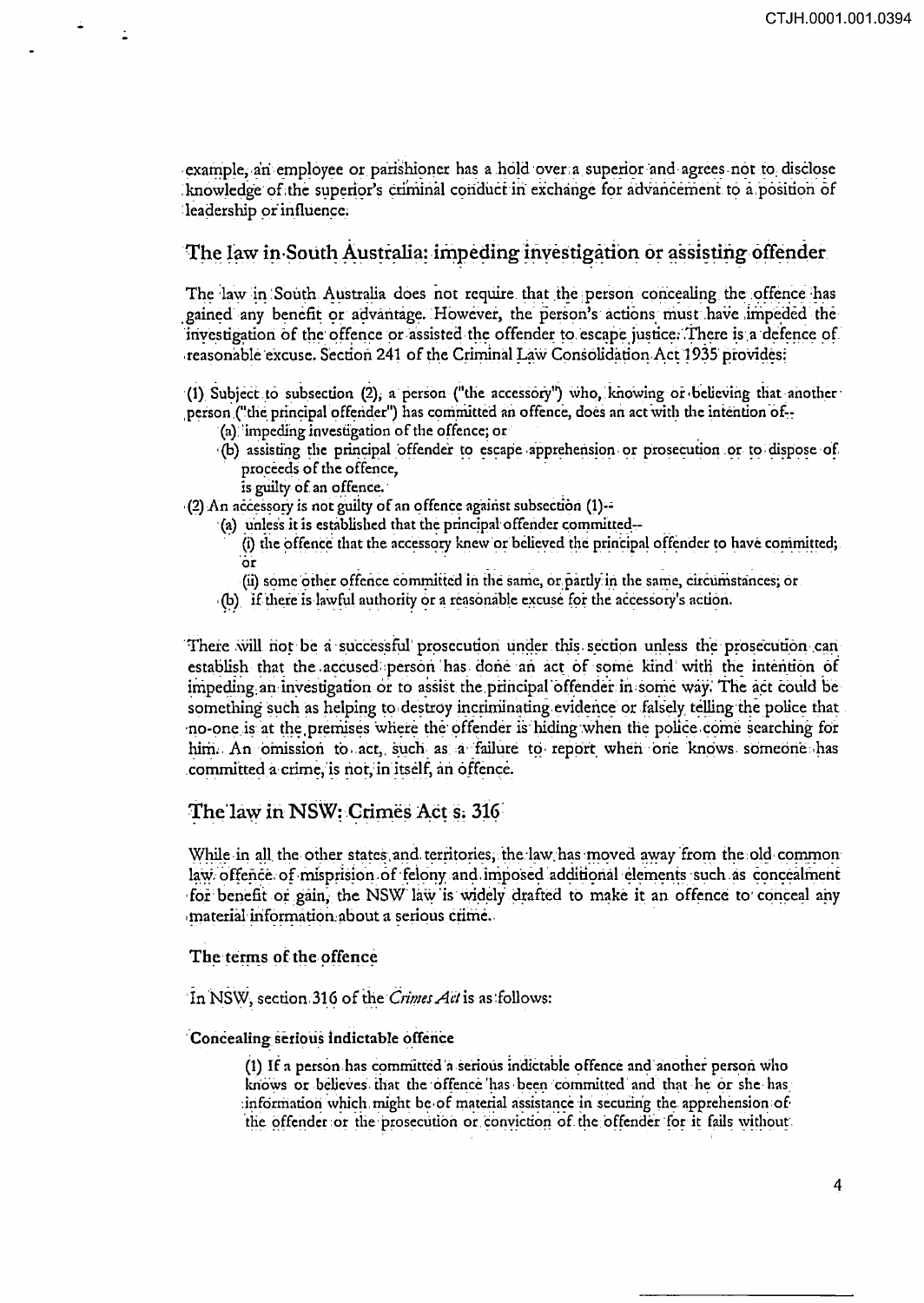reasonable excuse to bring that information to the attention of a member of the Police Force or other appropriate authority, that other person is liable to imprisonment for 2 years.

(2) A person who solicits, accepts or agrees to accept any benefit for himself or herself or any other person in consideration for doing anything that would be an offence under subsection (1) is liable to imprisonment for 5 years.

(3) It is not an offence against subsection (2) merely to solicit, accept or agree to accept the making good of loss or injury caused by an offence or the making of reasonable compensation for that loss or injury.

(4) A prosecution for an offence against subsection (1) is not to be commenced: against a person without the approval of the Attorney General if the knowledge or belief that an offence has been committed was formed or the information referred to in the subsection was obtained by the person in the course of practising or following a profession, calling or vocation prescribed by the regulations for the purposes of this subsection.

(5) The regulations may prescribe a profession, calling or vocation as referred to in subsection (4).

"Serious indictable offence" means an indictable offence that is punishable by imprisonment for life or for a term of 5 years or more.

The legislation provides a constraint upon prosecution of certain categories of professional people who may have good reason not to report an offence of which they become aware in the course of their professional work. Prosecutions can only be brought with the consent of the Attorney-General. That list includes clergy. Section 6 of the Crimes (General) Regulation 2000 provides:

For the purposes of section 316 (4) of the Act, the following professions, callings or vocations are prescribed:

(a) a legal practitioner,

(b) a medical practitioner,

(c) a psychologist,

(d) a nurse,

(e) a social worker, including:

(i) a support worker for victims of crime, and

(ii) a counsellor who treats persons for emotional or psychological conditions suffered by them,

(f) a member of the clergy of any church or religious denomination,

(g) a researcher for professional or academic purposes,

(h) if the serious indictable offence referred to in section 316 (1) of the Act is an offence under section 60E of the Act, a school teacher, including a principal of a school.

Ś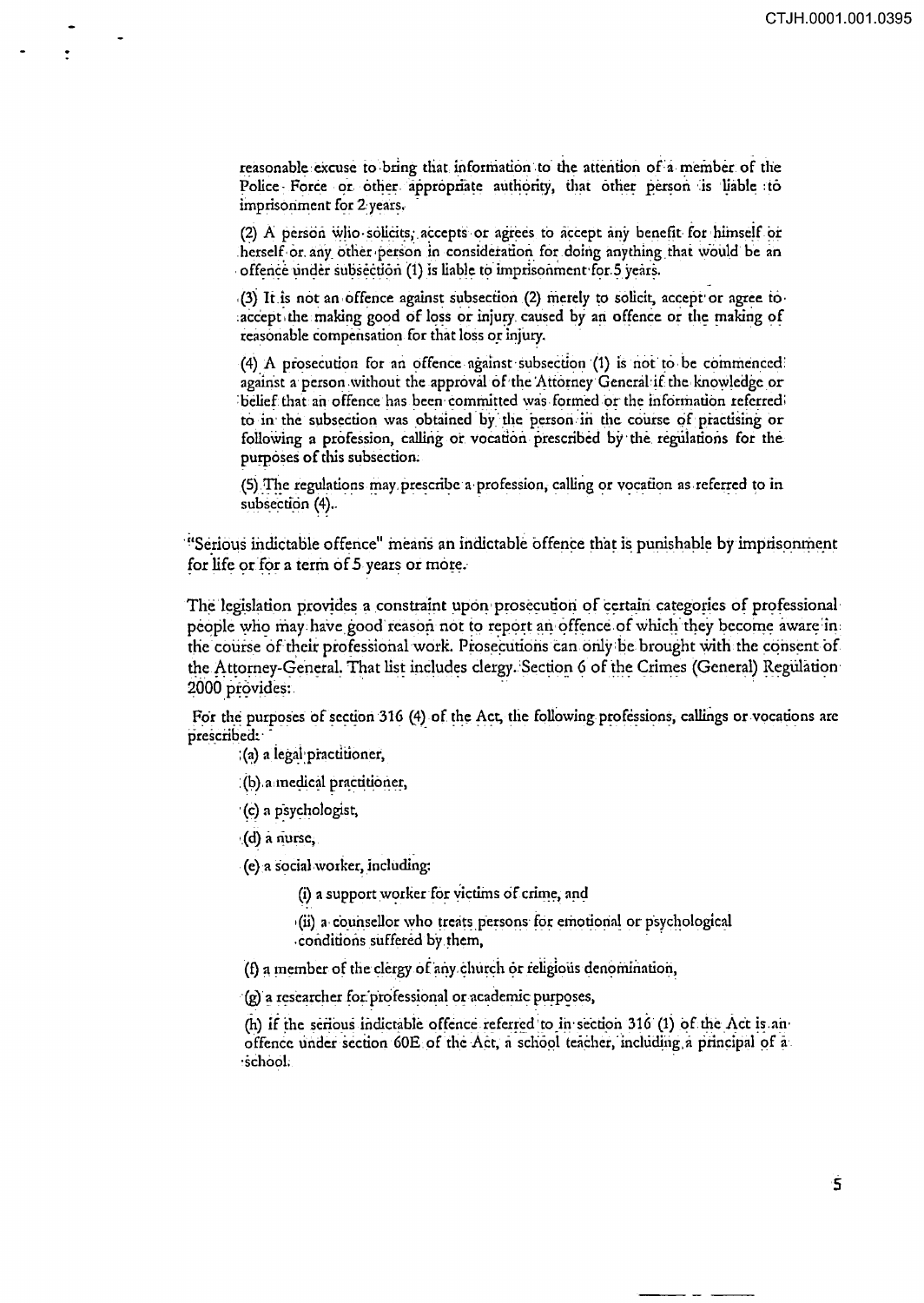As subsection (2) indicates, in NSW, an agreement not to disclose in exchange for a benefit aggravates the offence, but the offence in subsection (1) does not rely on proof of any benefit or advantage.

#### The elements of the offence

The elements of the offence in NSW involve the following:

(i) Someone must have committed a serious offence

For there to be a prosecution under this provision, there must be someone who has committed an offence which the other knows about or believes he or she has committed. That person will be called the principal offender. It follows that for a prosecution to result against the person who has allegedly concealed information, the principal offender must be convicted of the serious offence first. For the purposes of this section, 'offence' includes an attempt to commit an offence, even if the attempt was not successful.

In the criminal law, each offence must be proven specifically. An offence is an occasion on which the law is broken. It would not be sufficient for conviction under this provision that one knew or believed that someone had committed other offences which have not been the subject of charges. For example, if someone knows or believes that a youth leader has sexually abused Jonathan, a boy in the youth group, then it would not be sufficient for the prosecution to show that the youth leader was eventually convicted of sexually abusing a teenage girl who lived next door to him, but not Jonathan. If the accused person only knew about the youth leader's offending behaviour in relation to Jonathan, and had no information which could have provided the police with any assistance in relation to the other offence for which the youth leader was eventually convicted, then the prosecution must prove that the principal offender committed a sexual assault offence against Jonathan.

# (ii) The other person must know or believe that the offence has been committed

The person who is accused under these sections must know or believe that the principal offender has committed an offence. It is not necessary to 'know' that the principal offender has committed a serious offence. It is sufficient that one believes the principal offender has committed an offence, if the next criterion is also fulfilled.

### (iii) One must have information which might be of material assistance in securing the prosecution or conviction of an offender

All of us who watch the national news or read the papers will quite often know or believe. that someone has committed an offence. The heart of the matter is that one must have information which might be of material assistance to the police in the apprehension, prosecution or conviction of a person for that offence.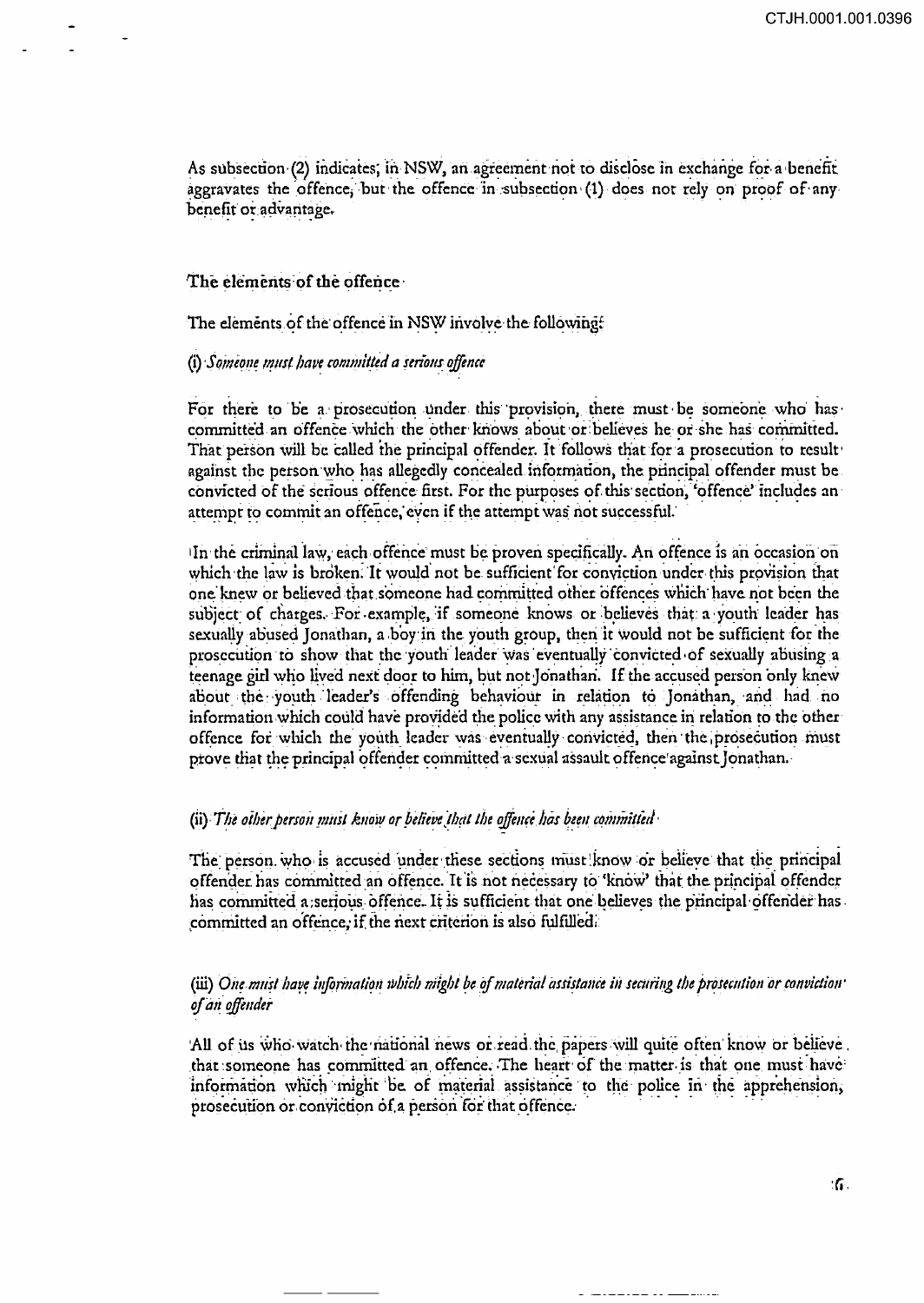One is most likely to have information which is of material assistance to the police where one is told something by the principal offender or witnessed something in relation to the offence. That might occur for example, where an adult daughter finds substantial quantities of blood on her father's clothing after he was out for the night at a time when someone with whom he was in conflict was murdered. If she believed that he was the murderer, and he is later convicted of that murder, her failure to disclose the information she had to the police would be an offence.

If an adult complainant of sexual abuse tells an interviewer details of an offence which she alleges was committed against her, the knowledge that the interviewer has of that in itself will not be of material assistance to the police in securing the apprehension of the offender or the prosecution or conviction of the offender. It is nothing more than knowledge of the complaint. The police can do little unless she herself makes the complaint to them and is prepared to make a statement. All the interviewer can do is encourage her to go to the police, as Towards Healing already provides.

### (iv) The failure to report must be without reasonable excuse

While the scope of application of this law is quite wide, there is a defence of freasonable excuse'. It is not clear how this will be interpreted. Clearly, in circumstances where, for example, a psychologist is working with a sex offender in a treatment program, any prosecution for failure to disclose material information to the police would be met by a defence of reasonable excuse. Whether or not that will be a successful defence cannot be determined in advance of making the decision whether, in good conscience, to choose not to report knowledge of or belief about a matter to the police.

### (v) The constraint on prosecution.

مار با

To allay the concerns of professionals, the law was amended in 1997 to provide that certain professionals could not be prosecuted without the approval of the Attorney-General. One could expect that where a professional acts in good faith and with a legitimate reason not to disclose knowledge of an offence, it is most unlikely that the Attorney-General would approve a prosecution; but whether or not his approval will be sought or granted cannot be known in advance of making the decision whether, in good conscience, to choose not to report a matter to the police.

# The recommendations of the Law Reform Commission

The NSW Law Reform Commission reported in 1999 on s.316 of the Crimes Act and was highly critical of it.<sup>5</sup> The majority recommended that s.316(1) should be repealed. The minority accepted the criticisms of that section, but thought it could be redrafted to be much

ş. NSW Law Reform Commission, Report no 93, Review of Section 316 of the Crimes Act. 1900 (NSII!) (1999).